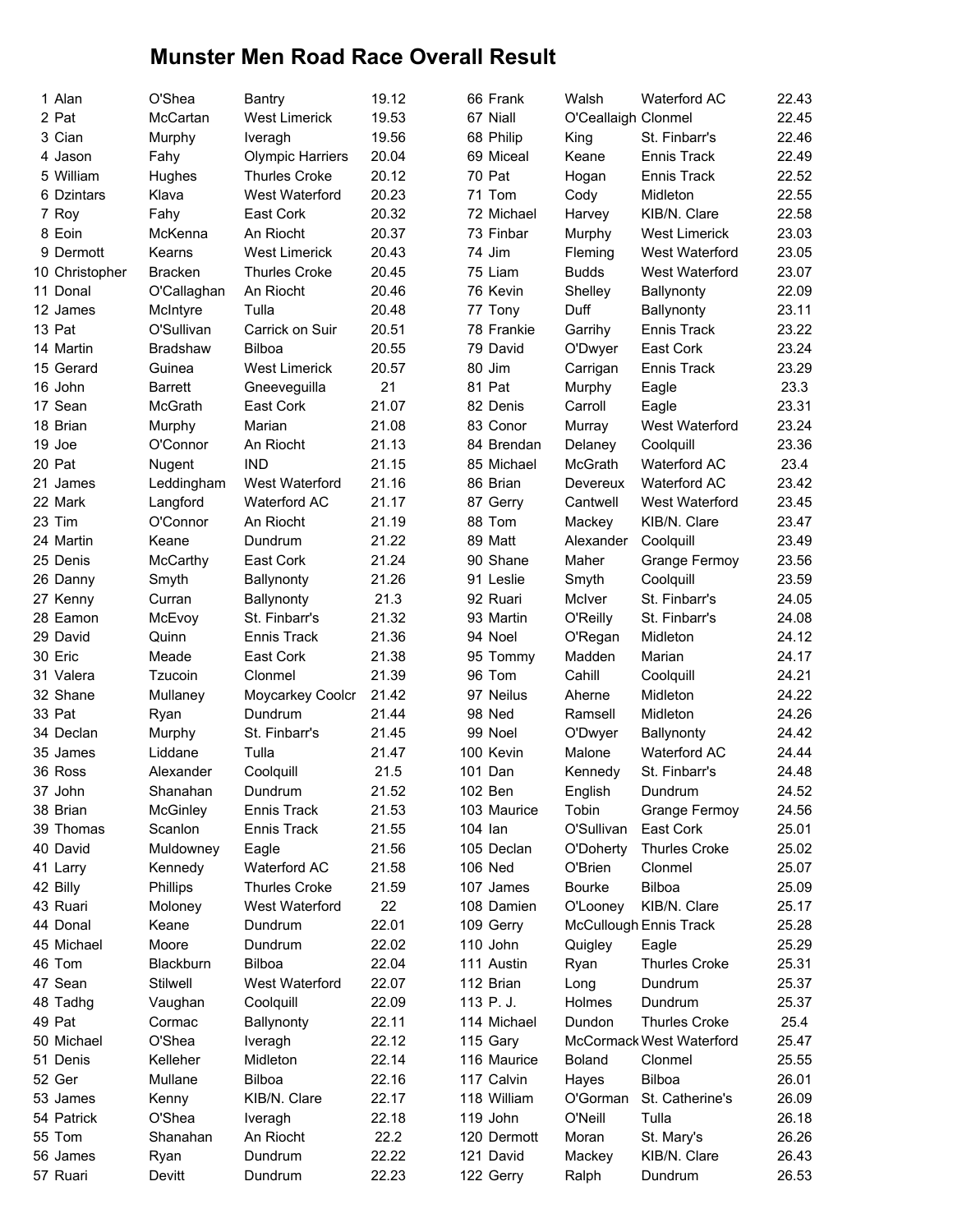|          | Kenneally                                                                                                                | Thurles Croke   | 22.24                                                             |  | Grinsell                                                                                  | Clonmel                                                         | 27.06 |
|----------|--------------------------------------------------------------------------------------------------------------------------|-----------------|-------------------------------------------------------------------|--|-------------------------------------------------------------------------------------------|-----------------------------------------------------------------|-------|
|          | Howley                                                                                                                   | KIB/N. Clare    | 22.29                                                             |  | Gallagher                                                                                 | KIB/N. Clare                                                    | 27.1  |
|          | Dunford                                                                                                                  | West Waterford  | 22.31                                                             |  | O'Connell                                                                                 | Midleton                                                        | 27.27 |
|          | O'Loughlin                                                                                                               | Carrick on Suir | 22.33                                                             |  | Lenihan                                                                                   | West Limerick                                                   | 27.42 |
|          | Scadding                                                                                                                 | Ballynonty      | 22.34                                                             |  | Carroll                                                                                   | Tulla                                                           | 27.15 |
|          | Walsh                                                                                                                    | Tulla           | 22.36                                                             |  | Tutty                                                                                     | West Waterford                                                  | 29.31 |
|          | Halley                                                                                                                   | Waterford AC    | 22.38                                                             |  | Dunne                                                                                     | Grange Fermov                                                   | 30.25 |
|          |                                                                                                                          |                 | 22.41                                                             |  |                                                                                           |                                                                 |       |
| 1st Club | An Riocht                                                                                                                |                 | 61pts                                                             |  |                                                                                           | 5, 10, 13, 24, 26, 2105pts                                      |       |
|          | East Cork                                                                                                                | 7.17.25.30      | 79pts                                                             |  |                                                                                           | 2, 9, 14, 15, 19, 46 105 pts                                    |       |
|          |                                                                                                                          |                 | 99pts                                                             |  |                                                                                           | 3, 8, 11, 16, 23, 50 111 pts                                    |       |
|          | 58 David<br>59 Donal<br>60 Michael<br>61 Ger<br>62 Shane<br>63 Tomas<br>64 Michael<br>65 Vassily<br>2nd Club<br>3rd Club |                 | Nemerskitskay Clonmel<br>8.11.19.23<br>West Limerick 2, 9, 15, 73 |  | $123$ Joe<br>124 Ollie<br>125 Donie<br>126 Richard<br>127 Mick<br>128 Michael<br>129 Tony | 1st County Tipperary<br>1st County Limerick<br>2nd County Kerry |       |

## Novice Men

| 1 Pat         | McCartan        | <b>West Limerick</b>    | 19.53 | 57 Philip  | King         | St. Finbarr's          | 22.46 |
|---------------|-----------------|-------------------------|-------|------------|--------------|------------------------|-------|
| 2 Jason       | Fahy            | <b>Olympic Harriers</b> | 20.04 | 58 Miceal  | Keane        | Ennis Track            | 22.49 |
| 3 William     | Hughes          | <b>Thurles Crokes</b>   | 20.12 | 59 Pat     | Hogan        | <b>Ennis Track</b>     | 22.52 |
| 4 Dermott     | Kearns          | <b>West Limerick</b>    | 20.43 | 60 Tom     | Cody         | Midleton               | 22.55 |
| 5 Christopher | <b>Bracken</b>  | <b>Thurles Crokes</b>   | 20.45 | 61 Michael | Harvey       | KIB/N. Clare           | 22.58 |
| 6 Donal       | O'Callaghan     | An Riocht               | 20.46 | 62 Finbar  | Murphy       | <b>West Limerick</b>   | 23.03 |
| 7 Martin      | <b>Bradshaw</b> | Bilboa                  | 20.55 | 63 Jim     | Fleming      | West Waterford         | 23.05 |
| 8 Gerard      | Guinea          | <b>West Limerick</b>    | 20.57 | 64 Liam    | <b>Budds</b> | West Waterford         | 23.07 |
| 9 Sean        | <b>McGrath</b>  | East Cork               | 21.07 | 65 Kevin   | Shelley      | Ballynonty             | 22.09 |
| 10 Brian      | Murphy          | Marian                  | 21.08 | 66 Tony    | Duff         | Ballynonty             | 23.11 |
| 11 Joe        | O'Connor        | An Riocht               | 21.13 | 67 Frankie | Garrihy      | <b>Ennis Track</b>     | 23.22 |
| 12 James      | Leddingham      | West Waterford          | 21.16 | 68 David   | O'Dwyer      | East Cork              | 23.24 |
| 13 Mark       | Langford        | <b>Waterford AC</b>     | 21.17 | 69 Jim     | Carrigan     | <b>Ennis Track</b>     | 23.29 |
| 14 Tim        | O'Connor        | An Riocht               | 21.19 | 70 Pat     | Murphy       | Eagle                  | 23.3  |
| 15 Martin     | Keane           | Dundrum                 | 21.22 | 71 Denis   | Carroll      | Eagle                  | 23.31 |
| 16 Danny      | Smyth           | Ballynonty              | 21.26 | 72 Conor   | Murray       | West Waterford         | 23.24 |
| 17 Kenny      | Curran          | Ballynonty              | 21.3  | 73 Brendan | Delaney      | Coolquill              | 23.36 |
| 18 David      | Quinn           | Ennis Track             | 21.36 | 74 Michael | McGrath      | <b>Waterford AC</b>    | 23.4  |
| 19 Eric       | Meade           | East Cork               | 21.38 | 75 Brian   | Devereux     | <b>Waterford AC</b>    | 23.42 |
| 20 Valera     | Tzucoin         | Clonmel                 | 21.39 | 76 Gerry   | Cantwell     | West Waterford         | 23.45 |
| 21 Shane      | Mullaney        | Moycarkey Coolcr        | 21.42 | 77 Tom     | Mackey       | KIB/N. Clare           | 23.47 |
| 22 Pat        | Ryan            | Dundrum                 | 21.44 | 78 Shane   | Maher        | <b>Grange Fermoy</b>   | 23.56 |
| 23 Declan     | Murphy          | St. Finbarr's           | 21.45 | 79 Ruari   | McIver       | St. Finbarr's          | 24.05 |
| 24 James      | Liddane         | Tulla                   | 21.47 | 80 Martin  | O'Reilly     | St. Finbarr's          | 24.08 |
| 25 Ross       | Alexander       | Coolquill               | 21.5  | 81 Noel    | O'Regan      | Midleton               | 24.12 |
| 26 John       | Shanahan        | Dundrum                 | 21.52 | 82 Tommy   | Madden       | Marian                 | 24.17 |
| 27 Brian      | <b>McGinley</b> | Ennis Track             | 21.53 | 83 Neilus  | Aherne       | Midleton               | 24.22 |
| 28 Thomas     | Scanlon         | Ennis Track             | 21.55 | 84 Ned     | Ramsell      | Midleton               | 24.26 |
| 29 David      | Muldowney       | Eagle                   | 21.56 | 85 Noel    | O'Dwyer      | Ballynonty             | 24.42 |
| 30 Larry      | Kennedy         | <b>Waterford AC</b>     | 21.58 | 86 Kevin   | Malone       | <b>Waterford AC</b>    | 24.44 |
| 31 Billy      | Phillips        | <b>Thurles Crokes</b>   | 21.59 | 87 Dan     | Kennedy      | St. Finbarr's          | 24.48 |
| 32 Ruari      | Moloney         | West Waterford          | 22    | 88 Ben     | English      | Dundrum                | 24.52 |
| 33 Donal      | Keane           | Dundrum                 | 22.01 | 89 Maurice | Tobin        | <b>Grange Fermoy</b>   | 24.56 |
| 34 Michael    | Moore           | Dundrum                 | 22.02 | 90 Declan  | O'Doherty    | <b>Thurles Croke</b>   | 25.02 |
| 35 Tom        | Blackburn       | Bilboa                  | 22.04 | 91 Ned     | O'Brien      | Clonmel                | 25.07 |
| 36 Sean       | Stilwell        | West Waterford          | 22.07 | 92 James   | Bourke       | <b>Bilboa</b>          | 25.09 |
| 37 Tadhg      | Vaughan         | Coolquill               | 22.09 | 93 Damien  | O'Looney     | KIB/N. Clare           | 25.17 |
| 38 Pat        | Cormac          | Ballynonty              | 22.11 | 94 Gerry   |              | McCullough Ennis Track | 25.28 |
| 39 Michael    | O'Shea          | Iveragh                 | 22.12 | 95 John    | Quigley      | Eagle                  | 25.29 |
| 40 Denis      | Kelleher        | Midleton                | 22.14 | 96 Austin  | Ryan         | <b>Thurles Croke</b>   | 25.31 |
| 41 Ger        | Mullane         | Bilboa                  | 22.16 | 97 Brian   | Long         | Dundrum                | 25.37 |
| 42 James      | Kenny           | KIB/N. Clare            | 22.17 | 98 P.J.    | Holmes       | Dundrum                | 25.37 |
| 43 Patrick    | O'Shea          | Iveragh                 | 22.18 | 99 Michael | Dundon       | <b>Thurles Croke</b>   | 25.4  |
|               |                 |                         |       |            |              |                        |       |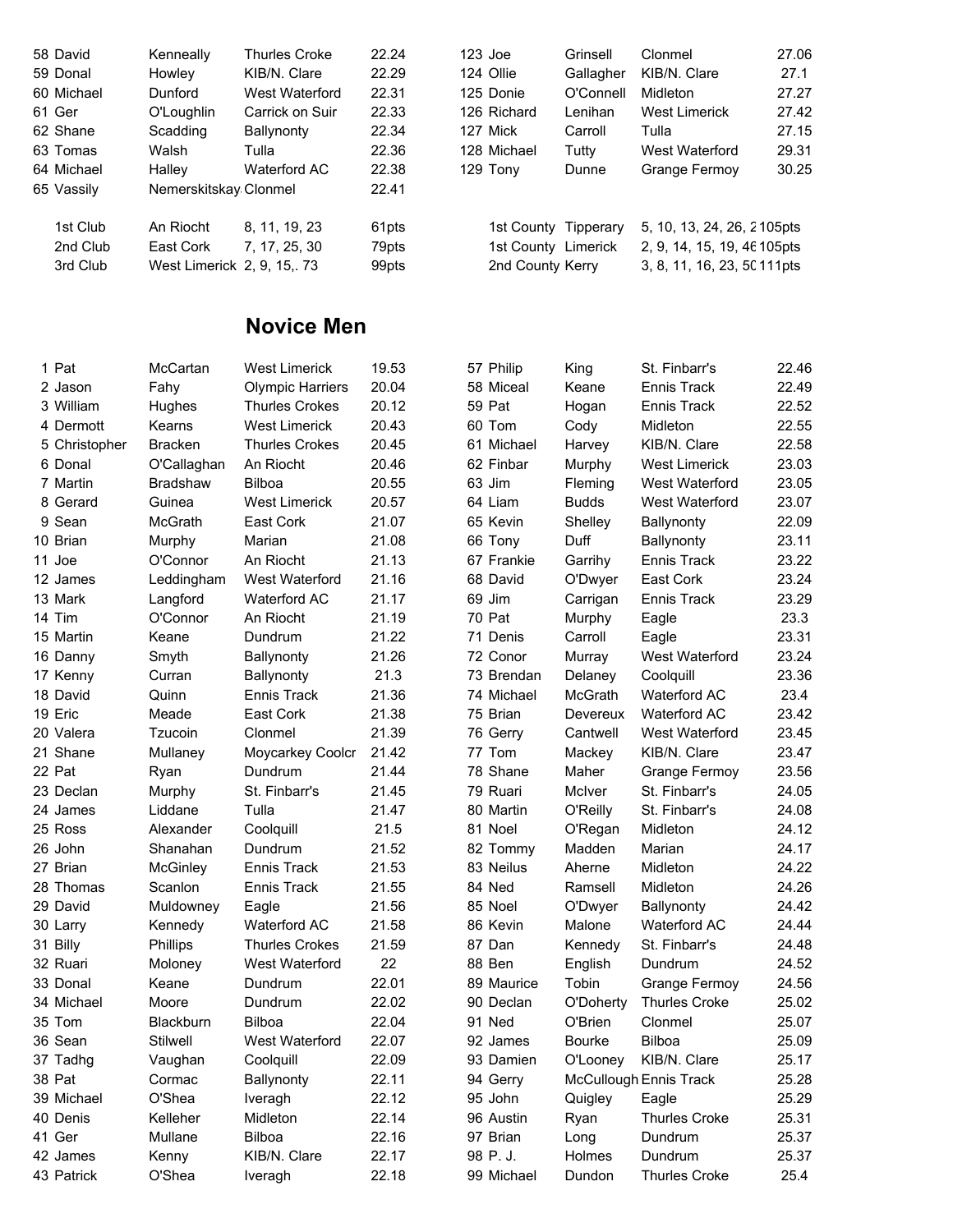| 44 Tom     | Shanahan                    | An Riocht             | 22.2  | 100 Gary             |               | McCormack West Waterford        | 25.47 |
|------------|-----------------------------|-----------------------|-------|----------------------|---------------|---------------------------------|-------|
| 45 James   | Ryan                        | Dundrum               | 22.22 | 101 Maurice          | <b>Boland</b> | Clonmel                         | 25.55 |
| 46 Ruari   | Devitt                      | Dundrum               | 22.23 | 102 Calvin           | Hayes         | Bilboa                          | 26.01 |
| 47 David   | Kenneally                   | <b>Thurles Crokes</b> | 22.24 | 103 William          | O'Gorman      | St. Catherine's                 | 26.09 |
| 48 Donal   | Howley                      | KIB/N. Clare          | 22.29 | 104 Dermott          | Moran         | St. Mary's                      | 26.26 |
| 49 Michael | Dunford                     | West Waterford        | 22.31 | 105 David            | Mackey        | KIB/N. Clare                    | 26.43 |
| 50 Ger     | O'Loughlin                  | Carrick on Suir       | 22.33 | 106 Gerry            | Ralph         | Dundrum                         | 26.53 |
| 51 Shane   | Scadding                    | Ballynonty            | 22.34 | 107 Joe              | Grinsell      | Clonmel                         | 27.06 |
| 52 Tomas   | Walsh                       | Tulla                 | 22.36 | 108 Ollie            | Gallagher     | KIB/N. Clare                    | 27.1  |
| 53 Michael | Halley                      | Waterford AC          | 22.38 | 109 Donie            | O'Connell     | Midleton                        | 27.27 |
| 54 Vassily | Nemerskitskay Clonmel       |                       | 22.41 | 110 Richard          | Lenihan       | <b>West Limerick</b>            | 27.42 |
| 55 Frank   | Walsh                       | Waterford AC          | 22.43 | 111 Michael          | Tutty         | West Waterford                  | 29.31 |
| 56 Niall   | O'Ceallaigh                 | Clonmel               | 22.45 | 112 Tony             | Dunne         | Grange Fermoy                   | 30.25 |
| 2nd Club   | An Riocht                   | 6, 11, 14, 44         | 75pts | 1st County Limerick  |               | 1, 4, 7, 8, 11, 35              | 66pts |
| 1st Club   | West Limerick 1, 4, 8, 62   |                       | 75pts | 2nd County Tipperary |               | 3, 5, 15, 16, 17, 2177pts       |       |
| 3rd Club   | Thurles Croke 3, 5, 3'1, 47 |                       | 93pts | 3rd County Clare     |               | 2, 10, 18, 24, 27, 2119pts      |       |
|            |                             |                       |       |                      |               |                                 |       |
|            | <b>Master Men</b>           |                       |       |                      |               |                                 |       |
| 1 Pat      | O'Sullivan                  | Carrick on Suir       | M40   | 39 Denis             | Carroll       | Eagle                           | M45   |
| 2 John     | <b>Barrett</b>              | Gneeveguilla          | M40   | 40 Conor             | Murray        | West Waterford                  | M40   |
| 3 Pat      | Nugent                      | <b>IND</b>            | M40   | 41 Brendan           | Delaney       | Coolquill                       | M40   |
| 4 Denis    | McCarthy                    | East Cork             | M40   | 42 Michael           | McGrath       | Waterford AC                    | M35   |
| 5 Kenny    | Curran                      | Ballynonty            | M35   | 43 Gerry             | Cantwell      | West Waterford                  | M45   |
| 6 Eamon    | McEvoy                      | St. Finbarr's         | M50   | 44 Tom               | Mackey        | KIB/N. Clare                    | M50   |
| 7 Eric     | Meade                       | East Cork             | M40   | 45 Matt              | Alexander     | Coolquill                       | M50   |
| 8 Valera   | Tzucoin                     | Clonmel               | M35   | 46 Leslie            | Smyth         | Coolquill                       | M50   |
| 9 Pat      | Ryan                        | Dundrum               | M35   | 47 Ruari             | McIver        | St. Finbarr's                   | M40   |
| 10 David   | Muldowney                   | Eagle                 | M35   | 48 Noel              | O'Regan       | Midleton                        | M40   |
| 11 Larry   | Kennedy                     | <b>Waterford AC</b>   | M45   | 49 Tommy             | Madden        | Marian                          | M55   |
| 12 Michael | Moore                       | Dundrum               | M45   | 50 Tom               | Cahill        | Coolquill                       | M50   |
| 13 Tom     | Blackburn                   | Bilboa                | M40   | 51 Neilus            | Aherne        | Midleton                        | M50   |
| 14 Tadhg   | Vaughan                     | Coolquill             | M40   | 52 Dan               | Kennedy       | St. Finbarr's                   | M50   |
| 15 Michael | O'Shea                      | Iveragh               | M45   | 53 Ben               | English       | Dundrum                         | M45   |
| 16 Denis   | Kelleher                    | Midleton              | M40   | 54 Maurice           | Tobin         | Grange Fermoy                   | M55   |
| 17 Ger     | Mullane                     | Bilboa                | M50   | 55 Declan            | O'Doherty     | <b>Thurles Croke</b>            | M35   |
| 18 James   | Kenny                       | KIB/N. Clare          | M45   | 56 Ned               | O'Brien       | Clonmel                         | M50   |
| 19 Patrick | O'Shea                      | Iveragh               | M55   | 57 James             | <b>Bourke</b> | <b>Bilboa</b>                   | M40   |
| 20 Tom     | Shanahan                    | An Riocht             | M45   | 58 Damien            | O'Looney      | KIB/N. Clare                    | M40   |
| 21 James   | Ryan                        | Dundrum               | M40   | 59 Gerry             |               | <b>McCullough Ennis Track</b>   | M50   |
| 22 David   | Kenneally                   | <b>Thurles Croke</b>  | M35   | 60 John              | Quigley       | Eagle                           | M50   |
| 23 Michael | Dunford                     | West Waterford        | M40   | 61 Austin            | Ryan          | <b>Thurles Croke</b>            | M35   |
| 24 Ger     | O'Loughlin                  | Carrick on Suir       | M35   | 62 P.J.              | Holmes        | Dundrum                         | M45   |
| 25 Shane   | Scadding                    | Ballynonty            | M35   | 63 Michael           | Dundon        | <b>Thurles Croke</b>            | M60   |
| 26 Tomas   | Walsh                       | Tulla                 | M40   | 64 Gary              |               | <b>McCormack West Waterford</b> | M40   |
| 27 Michael | Halley                      | <b>Waterford AC</b>   | M40   | 65 Maurice           | <b>Boland</b> | Clonmel                         | M50   |
| 28 Vassily | Nemerskitskay Clonmel       |                       | M40   | 66 Calvin            | Hayes         | Bilboa                          | M40   |
| 29 Niall   | O'Ceallaigh                 | Clonmel               | M35   | 67 William           | O'Gorman      | St. Catherine's                 | M60   |
| 30 Pat     | Hogan                       | Ennis Track           | M40   | 68 John              | O'Neill       | Tulla                           | M55   |
| 31 Tom     | Cody                        | Midleton              | M50   | 69 Dermott           | Moran         | St. Mary's                      | M50   |
| 32 Michael | Harvey                      | KIB/N. Clare          | M50   | 70 Gerry             | Ralph         | Dundrum                         | M50   |
| 33 Jim     | Fleming                     | West Waterford        | M35   | 71 Joe               | Grinsell      | Clonmel                         | M55   |
| 34 Tony    | Duff                        | Ballynonty            | M50   | 72 Donie             | O'Connell     | Midleton                        | M55   |
| 35 Frankie | Garrihy                     | Ennis Track           | M50   | 73 Richard           | Lenihan       | <b>West Limerick</b>            | M55   |
| 36 David   | O'Dwyer                     | East Cork             | M35   | 74 Mick              | Carroll       | Tulla                           | M55   |
| 37 Jim     | Carrigan                    | Ennis Track           | M40   | 75 Michael           | Tutty         | West Waterford                  | M40   |